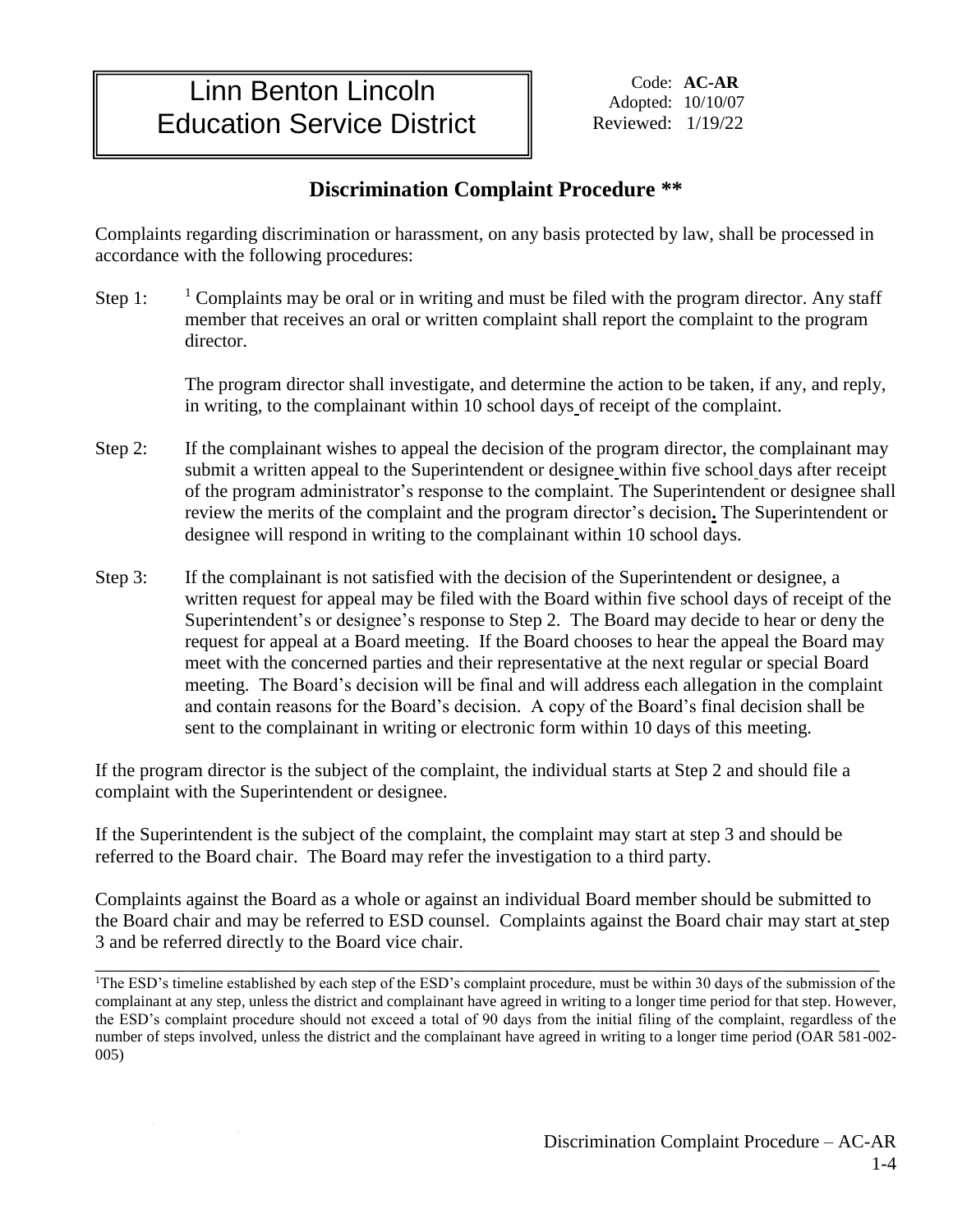The timelines established in each step of this procedure may be extended upon mutual consent of the ESD and the complainant in writing but will not be longer than 30 days from the date of the submission of the complaint at any step. The overall timeline of this complaint procedure may be extended beyond 90 days from the initial filing of the complaint upon mutual consent of the ESD and the complainant in writing.

The complainant, if a person who resides in a ESD, or, is a parent or guardian of a student who attends a school operated by the ESD, or is a student is not satisfied after exhausting local complaint procedures, the ESD fails to render a written decision within 30 days of submission of the complaint at any step or fails to resolve the complaint within 90 days, may appeal<sup>2</sup> the ESD's final decision to the Deputy Superintendent of Public Instruction under Oregon Administrative Rule (OAR) 581-002-0001 – 581-002-0023. The ESD shall provide a copy of the applicable OARs upon request.

\_\_\_\_\_\_\_\_\_\_\_\_\_\_\_\_\_\_\_\_\_\_\_\_\_\_\_\_\_\_\_\_\_\_\_\_\_\_\_\_\_\_\_\_\_\_\_\_\_\_\_\_\_\_\_\_\_\_\_\_\_\_\_\_\_\_\_\_\_\_\_\_\_\_\_\_\_\_\_\_\_\_\_\_

<sup>&</sup>lt;sup>2</sup>An appeal must meet the criteria found in OAR 581-002-0005(1)(a).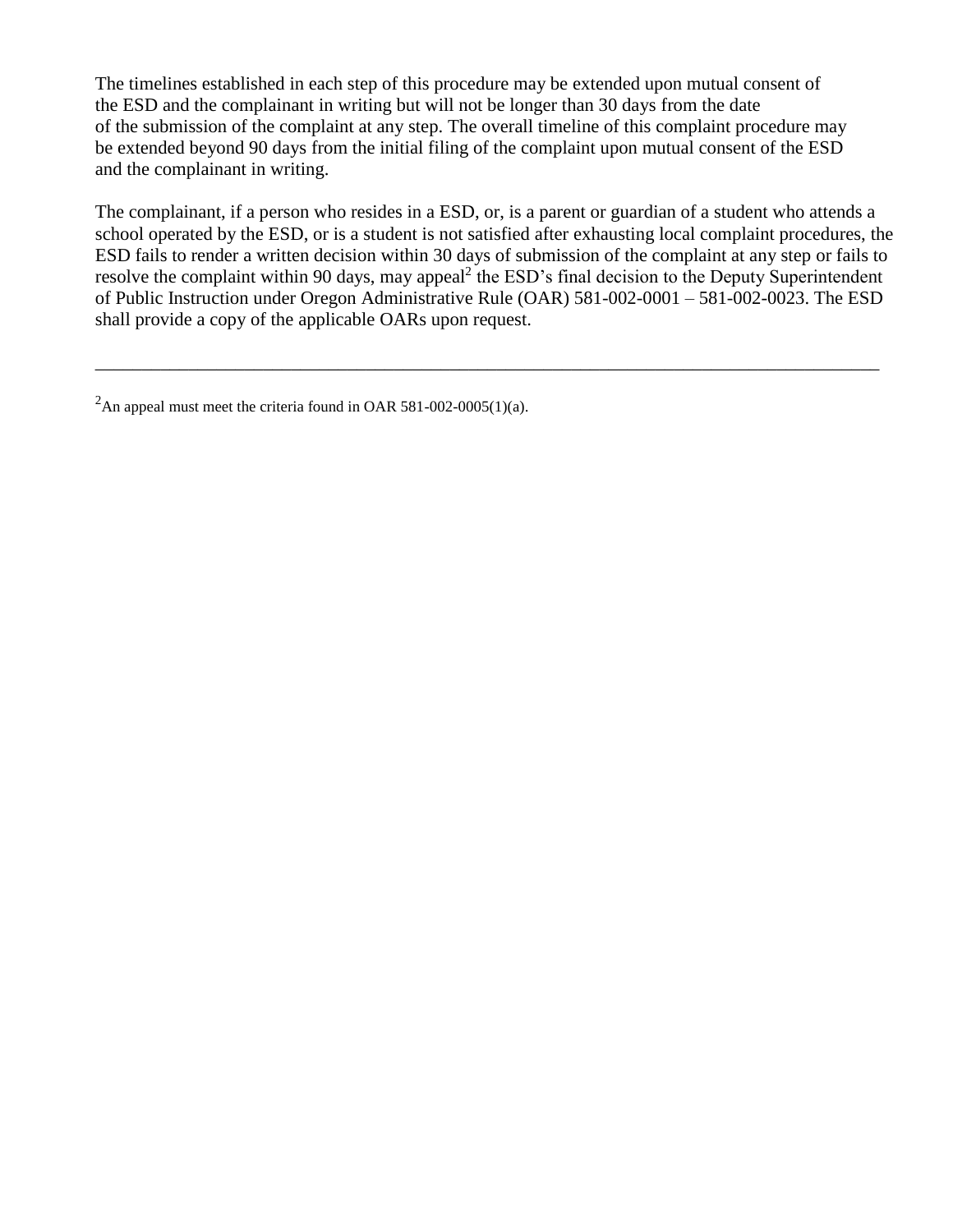## **Discrimination Complaint Form**

| Name of Person Filing Complaint  |                 | Date                      | School or Activity                                                                                      |
|----------------------------------|-----------------|---------------------------|---------------------------------------------------------------------------------------------------------|
| $\Box$ Student/Parent            | $\Box$ Employee | $\Box$ Job Applicant      | $\Box$ Other                                                                                            |
| Type of discrimination:          |                 |                           |                                                                                                         |
| $\Box$ Race                      |                 | $\Box$ Mental or physical | $\Box$ Age                                                                                              |
| $\Box$ Color                     |                 | disability                | $\Box$ Sexual orientation                                                                               |
| $\Box$ Religion                  |                 | $\Box$ Marital status     | $\Box$ Pregnancy                                                                                        |
| $\Box$ Sex                       |                 | $\Box$ Familial status    | $\square$ Discriminatory use of a                                                                       |
| $\Box$ National or ethnic origin |                 | $\Box$ Economic status    | Native American mascot                                                                                  |
| $\Box$ Gender identity           |                 | $\Box$ Veterans' status   | $\Box$ Other                                                                                            |
|                                  |                 |                           | Specific complaint: (Please provide detailed information including names, dates, places, activities and |
|                                  |                 |                           |                                                                                                         |
|                                  |                 |                           |                                                                                                         |
|                                  |                 |                           |                                                                                                         |
|                                  |                 |                           |                                                                                                         |
|                                  |                 |                           |                                                                                                         |
|                                  |                 |                           |                                                                                                         |
|                                  |                 |                           |                                                                                                         |
|                                  |                 |                           |                                                                                                         |
|                                  |                 |                           |                                                                                                         |
|                                  |                 |                           |                                                                                                         |
|                                  |                 |                           |                                                                                                         |
|                                  |                 |                           |                                                                                                         |

 $\label{eq:2.1} \frac{1}{\sqrt{2}}\int_{\mathbb{R}^3}\frac{1}{\sqrt{2}}\left(\frac{1}{\sqrt{2}}\right)^2\frac{1}{\sqrt{2}}\left(\frac{1}{\sqrt{2}}\right)^2\frac{1}{\sqrt{2}}\left(\frac{1}{\sqrt{2}}\right)^2.$